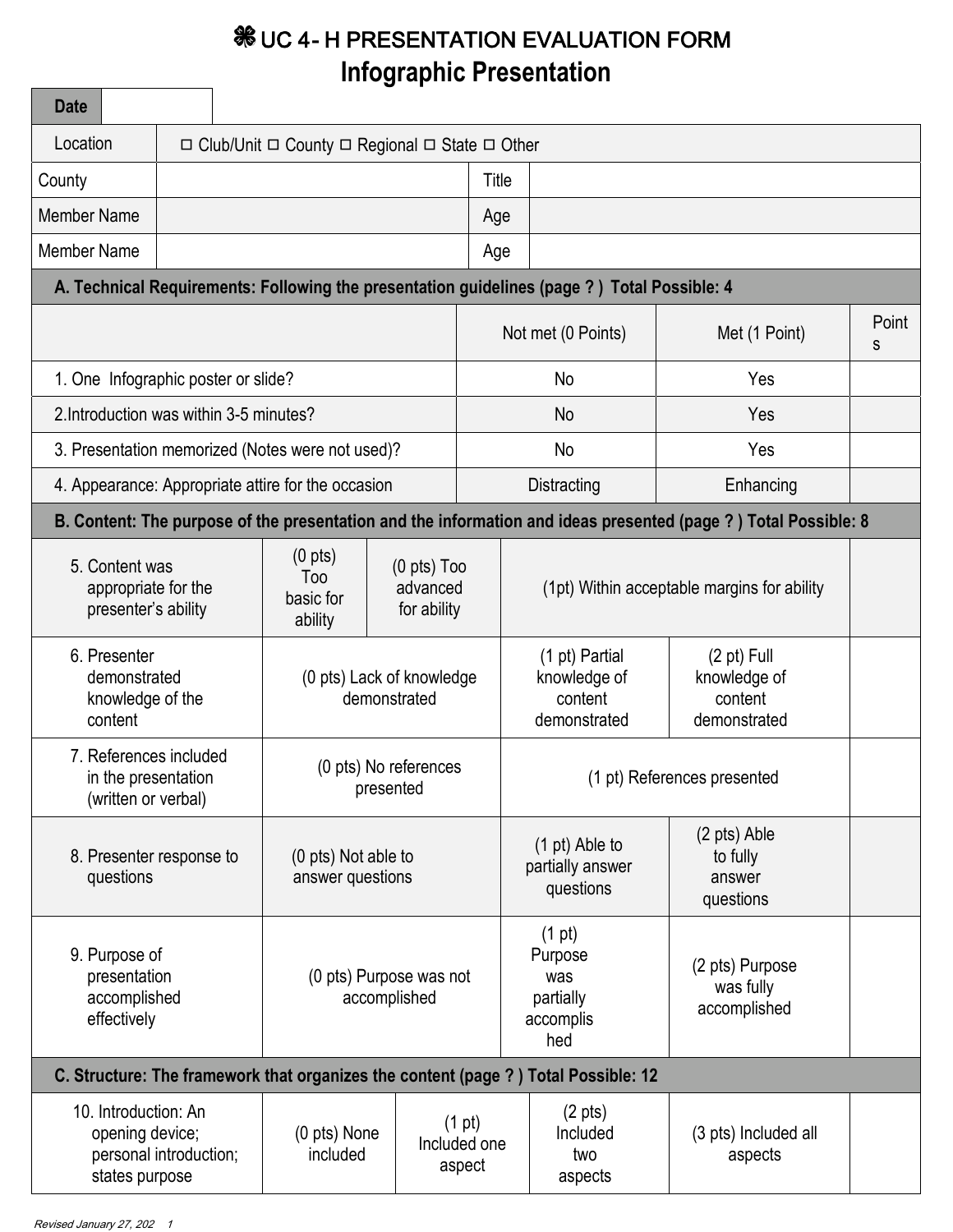## $%$  **UC 4- H PRESENTATION EVALUATION FORM**

| 11. Body: Intended<br>audience, research<br>(0 pts) None<br>and creation process<br>for the infographic<br>included<br>and where it might be<br>used                         |                             | $(1 \text{ pt})$<br>Included one<br>aspect                          | (2 pts) Included both aspects                             |                                 |  |
|------------------------------------------------------------------------------------------------------------------------------------------------------------------------------|-----------------------------|---------------------------------------------------------------------|-----------------------------------------------------------|---------------------------------|--|
| 12. Conclusion: Includes<br>summary, leaves a<br>memorable<br>impression and asks<br>for questions                                                                           | (0 pts) None<br>included    | $(1 \text{ pt})$<br>Included one<br>aspect                          | $(2 \text{ pts})$<br>Included<br>two<br>aspects           | (3 pts) Included all<br>aspects |  |
| 13. Presentation was<br>$(0 \text{ pts})$ Steps<br>well-structured<br>not followed in<br>(organized) to help<br>audience understand<br>a logical order<br>and remember ideas |                             | $(1 \text{ pt})$<br>Presentation<br>was<br>structured<br>adequately | (2 pts) Presentation was<br>highly structured and planned |                                 |  |
| 14. Presentation held<br>audience attention                                                                                                                                  | $(0$ pts) Not<br>maintained | $(1 \text{ pt})$<br>Partially<br>maintained                         |                                                           | (2 pts) Fully maintained        |  |

| D. Mechanics of Presenting (page ?) Total Possible: 15                              |                                                      |                                                            |                                                                  |                                                                                               |  |
|-------------------------------------------------------------------------------------|------------------------------------------------------|------------------------------------------------------------|------------------------------------------------------------------|-----------------------------------------------------------------------------------------------|--|
| 15. Verbal: Projection;<br>tone; speech rate; vocal<br>variety                      | (0 pts) Was not<br>effective to<br>convey content    | $(1 \text{ pt})$<br>Sufficie<br>nt to<br>convey<br>content | $(2 \text{ pts})$<br>Effectively<br>used to<br>convey<br>content | $(3 \text{ pts})$<br>Intentional and<br>dynamic use of<br>verbal devices to<br>convey content |  |
| 16. Non-verbal: Facial<br>expressions; gestures to<br>reinforce important<br>points | (0 pts) Was not<br>effective to<br>convey content    | (1 pt)<br>Sufficient to<br>convey<br>content               | $(2 \text{ pts})$<br>Effectively<br>used to<br>convey<br>content | (3 pts) Intentional<br>and dynamic use<br>to convey content                                   |  |
| 17. Eye contact with audience                                                       | $(0$ pts) No<br>eye contact                          | (1 pt) Some<br>eye contact                                 | $(2 \text{ pts})$<br>Sufficient<br>eye<br>contact                | (3 pts) Intentional<br>and effective use<br>of eye contact                                    |  |
| 18. Poise and confidence                                                            | $(0 \text{ pts})$ Not<br>displayed                   | $(1 \text{ pt})$<br>Somewhat<br>displayed                  | $(2 \text{ pts})$<br>Sufficiently<br>displayed                   | $(3 \text{ pts})$<br>Effectively<br>displayed                                                 |  |
| 19. Infographic<br>(Posters/slides)                                                 | $(0 \text{ pts})$<br>Distracting and<br>disorganized | (1 pt) Helpful<br>to convey<br>content                     | $(2 \text{ pts})$<br>Effectively<br>used to<br>convey<br>content | $(3 \text{ pts})$<br>Intentional, well-<br>organized<br>effective visual<br>aids              |  |
| (39 possible) Total Score:                                                          |                                                      |                                                            |                                                                  |                                                                                               |  |